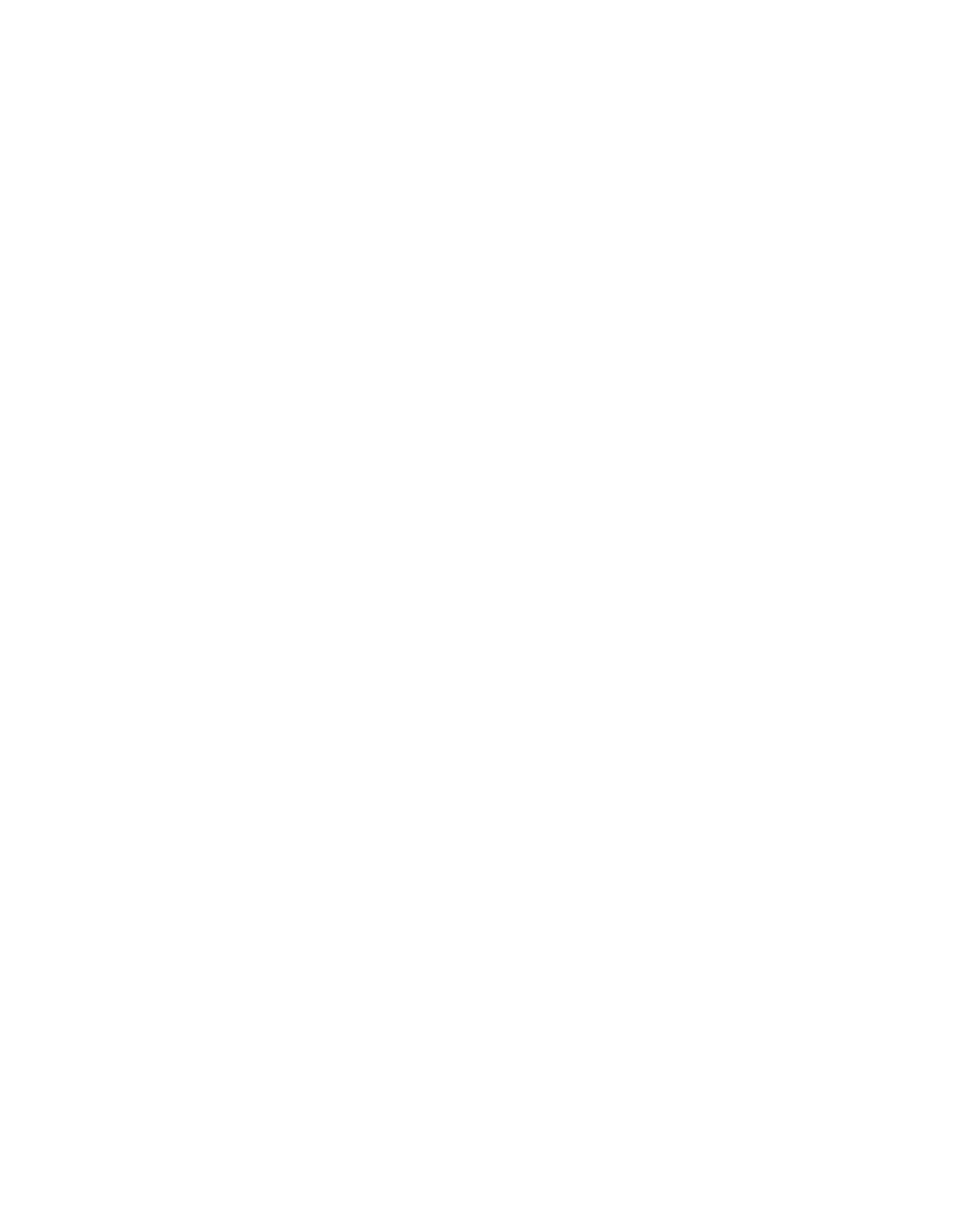# Joint Estimation of OD Demands and Cost Functions in Transportation Networks from Data <sup>∗</sup>

Salomón Wollenstein-Betech<sup>1</sup>, Chuangchuang Sun<sup>2</sup>, Jing Zhang<sup>3</sup>, and Ioannis Ch. Paschalidis<sup>4</sup>

*Abstract*— Existing work has tackled the problem of estimating Origin-Destination (OD) demands and recovering travel latency functions in transportation networks under the *Wardropian* assumption. The ultimate objective is to derive an accurate predictive model of the network to enable optimization and control. However, these two problems are typically treated separately and estimation is based on parametric models. In this paper, we propose a method to jointly recover nonparametric travel latency cost functions and estimate OD demands using traffic flow data. We formulate the problem as a bilevel optimization problem and develop an iterative first-order optimization algorithm to solve it. A numerical example using the Braess Network is presented to demonstrate the effectiveness of our method.

#### I. INTRODUCTION

The purpose of solving the *Traffic Assignment Problem* (TAP) in transportation planning processes is to evaluate performance metrics of the system, assess deficiencies and evaluate potential improvements and capacity expansions to the transportation network.

The TAP assumes that users selfishly choose the best route in the network resulting in an equilibrium known as *Wardrop equilibrium*. Modeling drivers' routing behavior under the Wardrop equilibrium assumption is one of the most widelyused frameworks for the purpose of analyzing transportation networks, with applications in traffic diagnosis, control, and optimization [1], [2]. This modeling framework uses three main inputs: (1) a strongly connected directed graph; (2) an Origin Destination (OD) traffic demand vector; and (3) a link *latency cost* or *travel time cost* function that typically depends on link flows. Small perturbations to these OD demand estimates and *travel time functions* may have a large impact on the equilibrium solution [3].

In practice, however, OD demands and cost functions are not readily available. The OD demand estimation problem for the static TAP has been solved differently depending on whether a network is congested or not. For uncongested networks, entropy maximization [4], generalized least squares [5] and maximum likelihood estimation [6] have been used. Whereas for congested networks, estimating OD demands

\* Research partially supported by the NSF under grants DMS-1664644 and CNS-1645681, by the ONR under MURI grant N00014-16-1-2832, and by the Boston University Division of Systems Engineering. J. Zhang's work was fully supported by Mitsubishi Electric Research Laboratories (MERL).

1,2 Division of Systems Engineering, Boston University, {salomonw, ccsun}@bu.edu.

<sup>4</sup>Dept. of Electrical and Computer Engineering, Division of Systems Engineering, and Dept. of Biomedical Engineering, Boston University, 8 St. Mary's St., Boston, MA 02215, USA. yannisp@bu.edu, [http:](http://sites.bu.edu/paschalidis/) [//sites.bu.edu/paschalidis/](http://sites.bu.edu/paschalidis/).

has been done by solving a bilevel optimization problem given the circular dependence between the OD estimation and the traffic flow assignment [7].

The problem of estimating *travel time functions* has received less attention in the transportation community. In the context of transportation systems, as traffic volume grows we expect the speed on the link to decrease, first slowly but as queues start to accumulate, the effects become more significant. Therefore, these functions are usually modeled as positive, nonlinear and strictly increasing functions. A typical *travel time function* is as a polynomial function. In particular, urban planners and researchers often use the *Bureau of Public Roads (BPR)* function [8]:

$$
t(x_a) = t_a^0 (1 + 0.15(x_a/m_a)^4), \tag{1}
$$

where  $t_a^0$  is the free-flow travel time,  $x_a$  the flow, and  $m_a$ the capacity of link a.

With the increasing availability of various sensors, large traffic datasets have been collected, raising the possibility of estimating OD demands and *travel time functions* from data by solving appropriate inverse optimization problems. More specifically, given an OD demand and equilibrium flows, recovering the *travel time function* can be performed for both single-class vehicle networks [3], [9] and multi-class vehicle networks [10].

Most of the existing work typically deals with these two inverse problems separately; a limitation we seek to address in this paper. Closer to the goal of our work, [11] considered the simultaneous estimation of travel cost and OD demand in a *Stochastic User Equilibrium* setting. Yet, this work does not attempt to estimate (nonparametrically) the full structure of the travel cost functions as we do. Rather, it seeks to estimate a sensitivity constant that adjusts how a given travel cost function affects route choice probabilities.

In this paper, we aim to jointly investigate the two related inverse problems – recovering cost functions (IP-1) in a non-parametric setting and adjusting OD demand matrices (IP-2). Our work contributes to improving the consistency and robustness of the data-driven traffic model. The ultimate utility of obtaining such a model is to use it to make predictions under various topology and demand scenarios, drive control and optimization tasks, or simply assess the amount of inefficiency of the system (e.g., as in [10]). In this work we consider only the (data-driven) model estimation problem.

We solve the joint problem by converting the bilevel optimization model into a single-level one. We do this by transforming the lower-level problem (IP-1) into constraints

<sup>3</sup> MERL, Cambridge, MA, jingzhang@merl.com.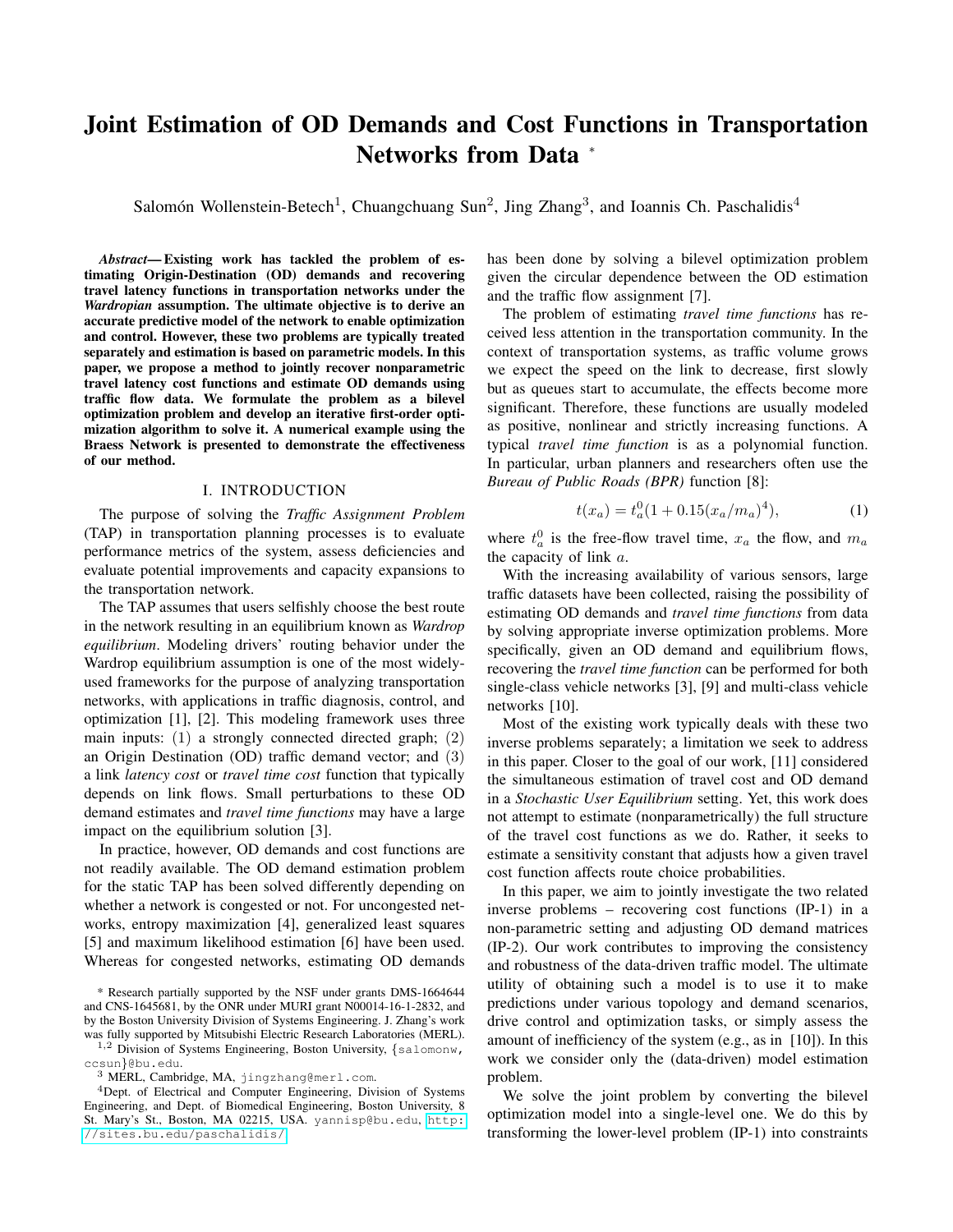for the upper-level one (IP-2). As a result, we obtain a formulation with a quadratic objective and non-convex constraints. Using weak duality and an iterative approach, we are able to relax the non-convex constraints, which allows the problem to be solved using a first-order feasible direction algorithm. To validate its effectiveness and performance, we conduct a numerical experiment using the Braess' network [12]. In this example, we show that the algorithm approaches the *ground truth* values of both *travel time functions* and OD demands.

The rest of the paper is organized as follows. In Sec. II we introduce the modeling framework and mathematical definitions used throughout the paper. In Sec. III we present the structure of the joint problem, its transformation to its Frank-Wolfe form, and a method for calculating the gradient of the cost function. In Sec. IV we present some numerical results applied to the Braess network. Conclusions are in Sec. V.

Notation: All vectors are column vectors and denoted by bold lowercase letters. Bold uppercase letters denote matrices. To economize space, we write  $\mathbf{x} = (x_1, \dots, x_{\dim(\mathbf{x})})$  to denote the column vector  $x$ , where  $\dim(x)$  is its dimensionality. We use "prime" to denote the transpose of a matrix or vector. We denote by 0 and I the vector of all zeroes and the identity matrix, respectively. Unless otherwise specified,  $\|\cdot\|$  denotes the  $\ell_2$  norm.  $|\mathcal{D}|$  denotes the cardinality of a set  $D$ , and  $[D]$  the set  $\{1, \ldots, |D|\}.$ 

#### II. MODEL AND PRELIMINARIES

#### *A. Transportation network model and definitions*

Consider a strongly-connected directed graph denoted by  $G(V, A)$ , where V is the set of nodes and A is the set of links. Let  $N \in \{0, 1, -1\}^{|\mathcal{V}| \times |\mathcal{A}|}$  be the node-link incidence matrix, and let  $\mathbf{e}_a \in \mathbb{R}^{|\mathcal{A}|}$  be a vector with an entry equal to 1 corresponding to link a and all the other entries set to 0. Let  $\mathbf{w} = (w_s, w_t)$  denote an Origin-Destination (OD) pair and  $W = \{\mathbf{w}_i : \mathbf{w}_i = (w_{si}, w_{ti}), i \in [\![\mathcal{W}]\!] \}$  be the set of all OD pairs. Furthermore, let  $d^{\mathbf{w}} \geq 0$  be the flow demand that travels from origin  $w_s$  to destination  $w_t$ . In the same manner, let us denote by  $\mathbf{d}^{\mathbf{w}} \in \mathbb{R}^{|\mathcal{V}|}$  the vector of all zeros except for the coordinates of nodes  $w_s$  and  $w_t$  which take values  $-d^w$  and  $d^w$ , respectively. We will also use vector  $\mathbf{g} = (d^{\mathbf{w}}; \mathbf{w} \in \mathcal{W})$  to denote the flow demands for all OD pairs. Let  $x_a$  be the total link flow of link  $a \in A$  and x the vector of these flows. Let  $F$  be the set of feasible flow vectors defined by

$$
\mathcal{F}=\Big\{\mathbf{x}\in\mathbb{R}_+^{|\mathcal{A}|}:\mathbf{x}=\sum_{\mathbf{w}\in\mathcal{W}}\mathbf{x}^\mathbf{w},\,\mathbf{N}\mathbf{x}^\mathbf{w}=\mathbf{d}^\mathbf{w},\,\forall\mathbf{w}\in\mathcal{W}\Big\},
$$

where  $x^w$  is the flow vector attributed to OD pair  $w$ .

For each OD pair w let us also define a set of possible routes  $\mathcal{R}^{\mathbf{w}}$ ; each route  $r \in \mathcal{R}^{\mathbf{w}}$  is a sequence of links starting from the origin  $w_s$  and ending at the destination  $w_t$ . We will write  $a \in r$  if a route r contains link a. For each OD pair  $w_i \in \mathcal{W}$  we define the indicator functions

$$
\delta_r^{ai} = \begin{cases} 1, & \text{if } r \in \mathcal{R}^{\mathbf{w}_i} \text{ uses link } a \\ 0, & \text{otherwise.} \end{cases}
$$
 (2)

Finally, we denote with  $t_a(\mathbf{x}) : \mathbb{R}_+^{|\mathcal{A}|} \mapsto \mathbb{R}_+$  the *latency cost* (i.e., travel time) function for link a and write  $t(\cdot)$  for the vector of these link functions. Using the same structure used in [13] we can characterize  $t_a(x_a)$  as:

$$
t_a(x_a) = t_a^0 f(x_a/m_a),
$$

where  $m_a$  is the flow capacity of link a,  $f(\cdot)$  is a strictly increasing, positive, and continuously differentiable function, and  $t_a^0$  is the free-flow travel time on link a. We set  $f(0) = 1$ , which ensures that if there is no constraint on flow capacity, the travel time  $t_a$  is equal to the free-flow travel time.

#### *B. Wardrop equilibrium*

The notion of a Wardrop equilibrium, sometimes referred to as a non-atomic game<sup>1</sup>, is interpreted as requiring that all users optimize their travel times. In general, a feasible flow  $\mathbf{x}^*$  is a Wardrop equilibrium if for every OD pair  $\mathbf{w}_i$ , and any route  $r \in \mathcal{R}^{w_i}$  with positive flow, the latency cost (i.e., travel time) is no greater than the travel time on any other route. It is worth mentioning that given  $G(V, A)$  and  $f(\cdot)$  there exists a unique equilibrium<sup>2</sup>. Such a result is the solution to the *Traffic Assignment Problem (TAP)* which precisely returns the flows that minimize the *potential function*:

$$
\Phi(\mathbf{x}) = \sum_{a \in \mathcal{A}} \int_{0}^{x_a} t_a(s) ds,
$$

where the integral is adding the costs of the flow segments of link a. The function  $f(\cdot)$  is continuous and F is a compact set, thus, Weierstrass Theorem implies there exists a solution. Moreover, since cost functions are non-decreasing (by assumption), then  $\Phi(\cdot)$  is convex and therefore a unique solution exists [13].

#### *C. Models*

*1) User-centric:* As stated in the previous section, the TAP (also known as the *user-centric forward optimization problem*) can be formulated as

$$
\min_{\mathbf{x} \in \mathcal{F}} \sum_{a \in \mathcal{A}} \int_{0}^{x_a} t_a(s) ds.
$$
 (3)

An alternative way of solving this problem is via a *Variational Inequality* (VI) formulation as first proposed in [14], [15]; finding a solution  $x^*$  to

$$
\mathbf{t}(\mathbf{x}^*)'(\mathbf{x} - \mathbf{x}^*) \ge 0, \quad \forall \mathbf{x} \in \mathcal{F}.
$$
 (4)

In order for the solution of (4) to be equivalent to the solution of (3) we have to assume (i) strong monotonicity of  $\mathbf{t}(\cdot)$  over  $\mathcal{F}, (ii)$  t(·) to be continuously differentiable over  $\mathbb{R}^{|\mathcal{A}|}_+$ , and  $(iii)$   $F$  to contain an interior point (Slater's condition). One of the most successful algorithms to find such an equilibrium is the *Method of Successive Averages (MSA)* proposed in [16] which uses a Frank-Wolfe type algorithm.

<sup>&</sup>lt;sup>1</sup>These are games where every user (driver) has a negligible contribution to the overall traffic. Hence, the actions of individual users have essentially no effect on network congestion.

 ${}^{2}$ Backman proves this using KKT conditions [13].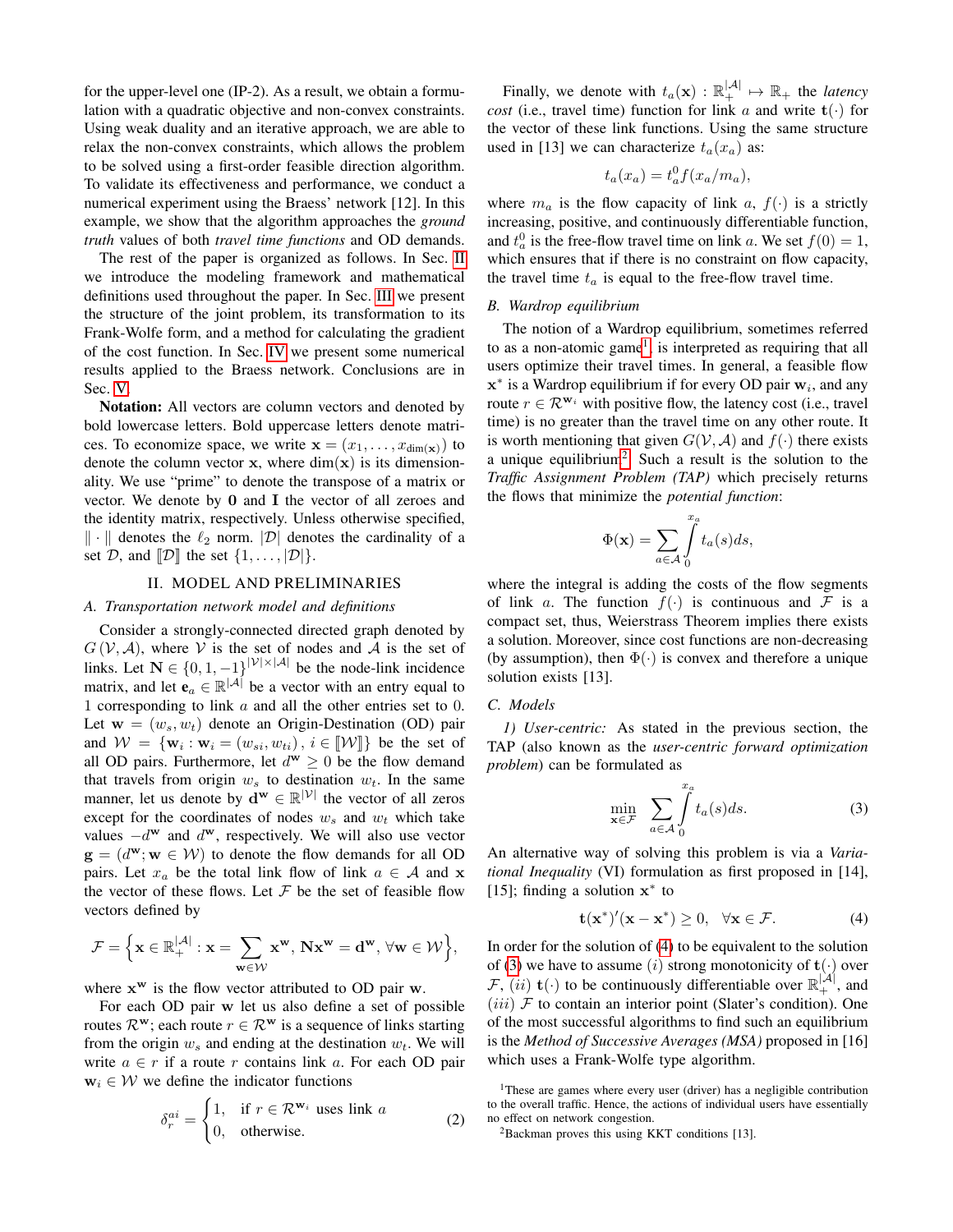*2) User-Centric Inverse Model (I-VI):* Given that one of the parameters of the TAP is the latency cost functions, we aim to estimate them (in particular function  $f(\cdot)$ ) using data. To that end, we consider an *Inverse Variational Inequality* problem (I-VI). We assume that the data measurements are solutions of the TAP for specific cost functions and OD demands. Therefore, it is natural to think about these flows as snapshots of the network at different instants. Let  $k \in \mathbb{K}$ index different snapshots of a network with corresponding flows  $\mathbf{x}^{(k)} = (x_a^{(k)}; a \in \mathcal{A}^{(k)}),$  where the set  $\mathcal{A}^{(k)} \subset \mathcal{A}$ denotes the links on which we have flow measurements for instance k. (We will use  $\mathcal{F}^{(k)}$ ,  $N_k$ , and  $\mathcal{W}^{(k)}$  to denote the set of feasible flows, node-link incidence matrix, and OD pairs for the network instance  $k$ .) The inverse formulation of the *Wardrop equilibrium* seeks to find a cost function  $t(\cdot)$  (or, equivalently,  $f(\cdot)$  such that each flow observation is as close to an equilibrium as possible. Because this formulation relies on measured data, we expect measurement noise. Hence, the notion of an approximate solution to this problem is natural. For a given  $\epsilon > 0$ , we define an  $\epsilon$ -approximate solution  $\hat{x}$  to the VI as satisfying:

$$
\mathbf{t}(\hat{\mathbf{x}})'(\mathbf{x} - \hat{\mathbf{x}}) \ge -\epsilon, \quad \forall \mathbf{x} \in \mathcal{F}.\tag{5}
$$

The inverse VI problem amounts to finding a function  $f(.)$ such that  $\mathbf{x}^{(k)}$  is an  $\epsilon_k$ -approximate solution to  $VI(\mathbf{t}, \mathcal{F}^{(k)})$ for each k. Denoting  $\epsilon \stackrel{\triangle}{=} (\epsilon_k; k \in [\![\mathcal{K}]\!])$ , we can formulate the inverse VI problem as in [3], [10]. Then we define the (I-VI) problem as minimizing the  $\ell_2$  norm of  $\epsilon$ :

$$
\min_{\mathbf{t}(\cdot), \epsilon} \|\epsilon\|
$$
\nso that

\n
$$
\text{s.t.} \quad \mathbf{t}(\mathbf{x}^{(k)})'(\mathbf{x} - \mathbf{x}^{(k)}) \ge -\epsilon_k, \quad \forall \mathbf{x} \in \mathcal{F}^{(k)}, k \in [\![\mathcal{K}]\!],
$$
\n
$$
\epsilon_k > 0, \quad \forall k \in [\![\mathcal{K}]\!].
$$
\n(6)

Notice that in this formulation, the set of constraints restricts the travel time function to be within  $\epsilon_k$  units of the *Wardrop equilibrium* flows for each sample. In this sense, if we solve the problem using  $k$  of these constraints for multiple observed networks, we will find a more "stable" travel time function.

In order to solve this problem we express the function  $f(\cdot)$ in a *Reproducing Kernel Hilbert Space* (RKHS) H as in [3]. This leads to the following formulation of the  $\epsilon$ -approximate Inverse Variational Inequality Problem  $(\epsilon I-VI)$ :

$$
\min_{f, \mathbf{y}, \epsilon} \|\epsilon\| + \gamma \|f\|_{\mathcal{H}}^{2}
$$
\n
$$
\text{s.t.} \quad \mathbf{e}_{a}^{\prime} \mathbf{N}_{k}^{\prime} \mathbf{y}^{\mathbf{w}} \le t_{a}^{0} f\left(\frac{x_{a}}{m_{a}}\right), \forall \mathbf{w} \in \mathcal{W}^{(k)}, a \in \mathcal{A}^{(k)}, k,
$$
\n
$$
\sum_{a \in \mathcal{A}^{(k)}} t_{a}^{0} x_{a} f\left(\frac{x_{a}}{m_{a}}\right) - \sum_{\mathbf{w} \in \mathcal{W}^{(k)}} (\mathbf{d}^{\mathbf{w}})^{\prime} \mathbf{y}^{\mathbf{w}} \le \epsilon_{k}, \forall k,
$$
\n
$$
f\left(\frac{x_{a}}{m_{a}}\right) \le f\left(\frac{x_{\hat{a}}}{m_{\hat{a}}}\right), \forall a, \hat{a} \in \bigcup_{k} \mathcal{A}^{(k)} \text{ s.t. } \frac{x_{a}}{m_{a}} \le \frac{x_{\hat{a}}}{m_{\hat{a}}},
$$
\n
$$
\epsilon \ge 0, f \in \mathcal{H}, f(0) = 1,
$$
\n
$$
(7)
$$

where the first constraint corresponds to dual feasibility, the second constraint maintains the primal-dual gap within  $\epsilon$ , and the third constraint imposes the assumption that  $f(\cdot)$  is monotone. We note that y<sup>w</sup> contains dual variables associated with the VI problem,  $\|\cdot\|_{\mathcal{H}}$  is the norm of the RKHS, and  $\gamma$  is a regularization parameter. A larger  $\gamma$  will recover a more general  $f(\cdot)$  whereas a smaller one will recover an  $f(\cdot)$  which fits the dataset better.

As we can see, the problem we have defined is still hard to solve since it involves optimization over functions  $f(\cdot)$ . However, we specify H (and thus the class of  $f(.)$ ) by choosing a polynomial kernel [3], i.e., using kernel functions  $\phi(x, y) = (c+xy)^n$ . We believe this is a good choice since it matches our intuition on how congestion affects the latency cost of links (cf. (1)). The polynomial kernel function can be rewritten as

$$
\phi(x,y)=(c+xy)^n=\sum_{i=0}^n\binom{n}{i}c^{n-1}x^iy^i.
$$

Then, using the representer theorem for kernel functions, we can modify the cost function of the  $(\epsilon I-VI)$  problem to a quadratic function parameterized by  $\beta = {\beta_i : j =$  $1, \ldots, n$  resulting in a tractable Quadratic Programming (QP) problem (see [3], [10] for details). As an output to this reformulated ( $\epsilon$ I-VI) problem we obtain  $\beta^*$ , and therefore our estimator for  $f(.)$  is equal to

$$
\hat{f}(x) = \sum_{i=0}^{n} \beta_i^* x^i = 1 + \sum_{i=1}^{n} \beta_i^* x^i,
$$

where we set  $\beta_0 = 1$  to have  $f(0) = 1$ .

To facilitate the analysis of the joint problem presented in the next section, let us write the QP problem corresponding to  $(\epsilon I-VI)$  using compact notation:

$$
\min_{\beta, y, \epsilon} \epsilon' \mathbf{I} \epsilon + \beta' \mathbf{H} \beta \tag{8}
$$
  
s.t.  $\mathbf{A}(\mathbf{g})\mathbf{y} + \mathbf{B}(\mathbf{x})\beta + \mathbf{C}\epsilon + \mathbf{h} \leq \mathbf{0},$ 

where matrices  $A(g)$  and  $B(x)$  depend on the OD demand vector g and the provided data flow measurements x, respectively, and H is a positive definite matrix. We call this problem (IP-1).

#### III. THE JOINT PROBLEM

#### *A. Bilevel formulation*

Unlike previous work, we will jointly recover both the *travel time* function  $f(\cdot)$ , specifically the coefficients  $\beta$  =  $(\beta_0, \ldots, \beta_n)$ , and the OD demand vector g. To simplify notation, we let  $\mathbf{x}(\beta, \mathbf{g}) = (x_a(\beta, \mathbf{g}); \ \forall a \in \mathcal{A})$  be the optimal solution to the VI $(t, F)$  (i.e., the TAP), for any given feasible  $\beta$  and g. Recall that we observe an equilibrium flow vector from data which we define as  $\mathbf{x}^* = (x_a^*; \ \forall a \in \mathcal{A})$ . Equipped with these definitions we can define the bilevel optimization problem as follows

$$
\min_{\beta, g} F(\beta, g) \stackrel{\triangle}{=} \sum_{a \in \mathcal{A}} (x_a(\beta, g) - x_a^*)^2
$$
(9)  
s.t.  $(\beta, y, \epsilon) = \arg \min_{\beta, y, \epsilon} {\{\epsilon' \mathbf{I} \epsilon + \beta' \mathbf{H} \beta, \atop \beta, y, \epsilon \in \mathbf{B} \mathbf{X}(\beta, g)) \beta + \mathbf{C} \epsilon + \mathbf{h} \le 0 \},$   
 $\beta \ge 0, g \ge 0.$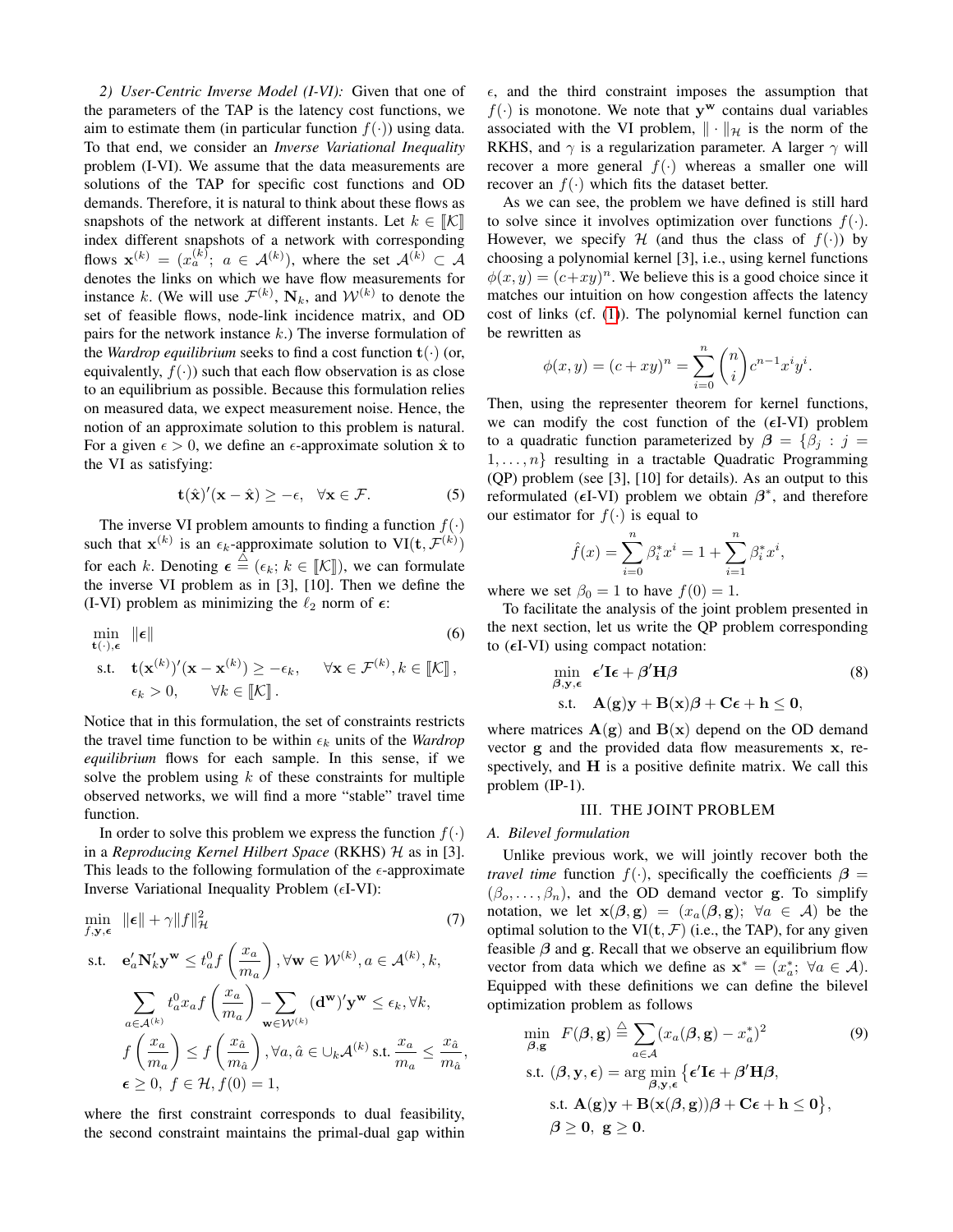Notice that  $F(\beta, \mathbf{g})$  is bounded below by 0.

To solve this problem we replace the convex lower-level problem (IP-1) by its KKT optimality conditions and write the bilevel problem as a single-level problem. Finally, we relax the resulting formulation to make it solvable by using a feasible direction method (Frank-Wolfe).

# *B. IP-1 Optimality conditions*

To reduce the lower level problem in (9) into its equivalent optimality conditions, we first write the Lagrangian function:

$$
\mathcal{L}(\boldsymbol{\beta}, \mathbf{y}, \boldsymbol{\epsilon}; \boldsymbol{\nu}) = \boldsymbol{\epsilon}' \mathbf{I} \boldsymbol{\epsilon} + \boldsymbol{\beta}' \mathbf{H} \boldsymbol{\beta} + \boldsymbol{\nu}' (\mathbf{A} \mathbf{y} + \mathbf{B} \boldsymbol{\beta} + \mathbf{C} \boldsymbol{\epsilon} + \mathbf{h}),
$$

where  $\nu$  are the dual variables and (for ease of notation) we dropped the dependence of **A** and **B** on g and  $x(\beta, g)$ , respectively.

This leads to the first order optimality conditions:

$$
\partial \mathcal{L}/\partial \epsilon = 2\mathbf{I}\epsilon + \mathbf{C}'\nu = 0 \Rightarrow \epsilon = -(1/2)\mathbf{I}^{-1}\mathbf{C}'\nu,
$$
  
\n
$$
\partial \mathcal{L}/\partial \beta = 2\mathbf{H}\beta + \mathbf{B}'\nu = 0 \Rightarrow \beta = -(1/2)\mathbf{H}^{-1}\mathbf{B}'\nu,
$$
  
\n
$$
\partial \mathcal{L}/\partial \mathbf{y} = \mathbf{A}'\nu = 0.
$$
 (10)

Substituting  $\beta$  and  $\epsilon$  in the Lagrangian using (10), we can write the dual objective function as

$$
D(\nu) = -\frac{1}{4}\nu' \mathbf{CIC}'\nu - \frac{1}{4}\nu' \mathbf{B} \mathbf{H}^{-1} \mathbf{B}\nu + \mathbf{h}' \nu. \tag{11}
$$

Consequently, for each primal-dual pair  $(\beta, y, \epsilon; \nu)$  in the lower-level optimization problem, it is sufficient and necessary to satisfy the conditions

$$
Ay + B\beta + C\epsilon + h \le 0,
$$
 (12)  
\n
$$
A'\nu = 0,
$$
  
\n
$$
\nu \ge 0,
$$
  
\n
$$
\epsilon'I\epsilon + \beta'H\beta = -\frac{1}{4}\nu'CIC'\nu - \frac{1}{4}\nu'BH^{-1}B'\nu + h'\nu,
$$

to reach optimality.

#### *C. Relaxation and Frank-Wolfe*

So far, we have eliminated the lower optimization problem by transforming it into constraints involving the dual variables. Note that the fourth constraint of (12), corresponding to strong duality of (IP-1), is a non-convex quadratic equality constraint. To address this issue, we relax it by requiring that the duality gap is upper bounded by some  $\xi$  and penalizing ξ:

$$
\min_{\beta, \mathbf{y}, \epsilon, \mathbf{g}, \nu, \xi} F(\beta, \mathbf{g}, \xi) \stackrel{\triangle}{=} \sum_{a \in \mathcal{A}} (x_a(\beta, \mathbf{g}) - x_a^*)^2 + \lambda \xi \quad (13)
$$
\n
$$
\text{s.t. } \mathbf{A}\mathbf{y} + \mathbf{B}\beta + \mathbf{C}\epsilon + \mathbf{h} \le \mathbf{0},
$$
\n
$$
\mathbf{A}'\mathbf{\nu} = \mathbf{0},
$$
\n
$$
\epsilon' \mathbf{I}\epsilon + \beta' \mathbf{H}\beta + \frac{1}{4} \mathbf{\nu}' \mathbf{C}\mathbf{I}\mathbf{C}'\mathbf{\nu}
$$
\n
$$
+ \frac{1}{4} \mathbf{\nu}' \mathbf{B}\mathbf{H}^{-1} \mathbf{B}'\mathbf{\nu} - \mathbf{h}'\mathbf{\nu} \le \xi,
$$
\n
$$
\mathbf{\nu}, \mathbf{g}, \beta, \xi \ge \mathbf{0},
$$
\n(13)

where, again, we have suppressed the dependence of A and **B** on **g** and  $\mathbf{x}(\beta, \mathbf{g})$ , respectively. Notice that both the objective and the constraints (through A and B) are nonlinear functions of  $\beta$ , g through  $\mathbf{x}(\beta, \mathbf{g})$ .

We next develop an iterative *feasible direction* method. Let  $z = (\beta, g, \xi)$  and j denote the iteration count. We evaluate the gradient of  $F(\cdot)$  at the previous iteration and seek the steepest feasible direction of descent by solving:

$$
\min_{\mathbf{z}_j, \mathbf{y}, \boldsymbol{\nu}, \boldsymbol{\epsilon}} \nabla F(\mathbf{z}_{j-1})'(\mathbf{z}_{j-1} - \mathbf{z}_j)
$$
(14)  
s.t.  $\mathbf{A}\mathbf{y} + \mathbf{B}\boldsymbol{\beta} + \mathbf{C}\boldsymbol{\epsilon} + \mathbf{h} \leq \mathbf{0},$   
 $\mathbf{A}'\boldsymbol{\nu} = \mathbf{0},$   
 $\boldsymbol{\epsilon}' \mathbf{I} \boldsymbol{\epsilon} + \beta_j' \mathbf{H} \beta_j + \frac{1}{4} \boldsymbol{\nu}' \mathbf{C} \mathbf{I} \mathbf{C}' \boldsymbol{\nu}$   
 $+ \frac{1}{4} \boldsymbol{\nu}' \mathbf{B} \mathbf{H}^{-1} \mathbf{B}' \boldsymbol{\nu} - \mathbf{h}' \boldsymbol{\nu} \leq \xi_j$   
 $\mathbf{g}_{j-1} - c_1 \mathbf{e} \leq \mathbf{g}_j \leq \mathbf{g}_{j-1} + c_2 \mathbf{e}$   
 $\boldsymbol{\nu}, \mathbf{z}_j \geq \mathbf{0},$  (14)

where we use e to denote the vector of all ones,  $c_1, c_2$  are constants,  $A$  and  $B$  in the constraints of (14) are functions of  $(\beta, \mathbf{g})$  evaluated at  $(\beta_{j-1}, \mathbf{g}_{j-1})$ , and

$$
\nabla F(\mathbf{z}_j)' = \left[ \sum_{a \in \mathcal{A}} 2(x_a(\mathbf{z}_j) - x_a^*) \frac{\partial x_a(\beta_j, \mathbf{g}_j)}{\partial \beta_l}, l = 1, ..., n; \right]
$$

$$
\sum_{a \in \mathcal{A}} 2(x_a(\mathbf{z}_j) - x_a^*) \frac{\partial x_a(\beta_j, \mathbf{g}_j)}{\partial g_i}, i = 1, ..., |\mathcal{W}|; \lambda \right]. \quad (15)
$$

As a result, problem (14) has a linear objective and constraints that are linear and convex quadratic, rendering it easy to solve. Given these "constant" approximations of the constraints at the prior iterate, the role of  $c_1, c_2$  is to ensure that the optimization takes place in a relatively small "trust" region for  $g_j$  that is not too far from the prior iterate  $g_{j-1}$ .

#### *D. Derivatives*

For the cost function of  $(14)$  (cf.  $(15)$ ) we need to estimate the partial derivatives of the link flows with respect to parameters  $\beta$  of the latency functions and the OD demand vector g.

*1) Directional flow derivatives with respect to perturbations in OD demand:* Let us first derive an approximation to the gradient of  $x(\beta, g)$  with respect to g. By adding the flows of different OD pairs demands we have

$$
x_a(\boldsymbol{\beta}, \mathbf{g}) = \sum_{\{i : \mathbf{w}_i \in \mathcal{W}\}} \sum_{r \in \mathcal{R}^{\mathbf{w}_i}} \delta_r^{ai} p^{ir} g_i
$$
  
= 
$$
\sum_{\{i : \mathbf{w}_i \in \mathcal{W}\}} g_i \sum_{r \in \mathcal{R}^{\mathbf{w}_i}} \delta_r^{ai} p^{ir},
$$

where  $\mathcal{R}^{w_i}$  denotes the set of feasible routes associated with OD pair  $w_i$ ,  $\delta_r^{ai}$  was defined in (2), and  $p^{ir}$  is the probability that commuter in OD pair  $w_i$  selects route  $r \in \mathcal{R}^{w_i}$ .

For each OD pair  $w_i \in \mathcal{W}$ , let us only use the shortest route  $r_i(\beta, g)$  based on the travel latency cost (i.e., travel time). Then we have

$$
\frac{\partial x_a(\boldsymbol{\beta}, \mathbf{g})}{\partial g_i} \approx \delta_{r_i(\boldsymbol{\beta}, \mathbf{g})}^{ai} = \begin{cases} 1, & \text{if } a \in r_i(\boldsymbol{\beta}, \mathbf{g}), \\ 0, & \text{otherwise}, \end{cases}
$$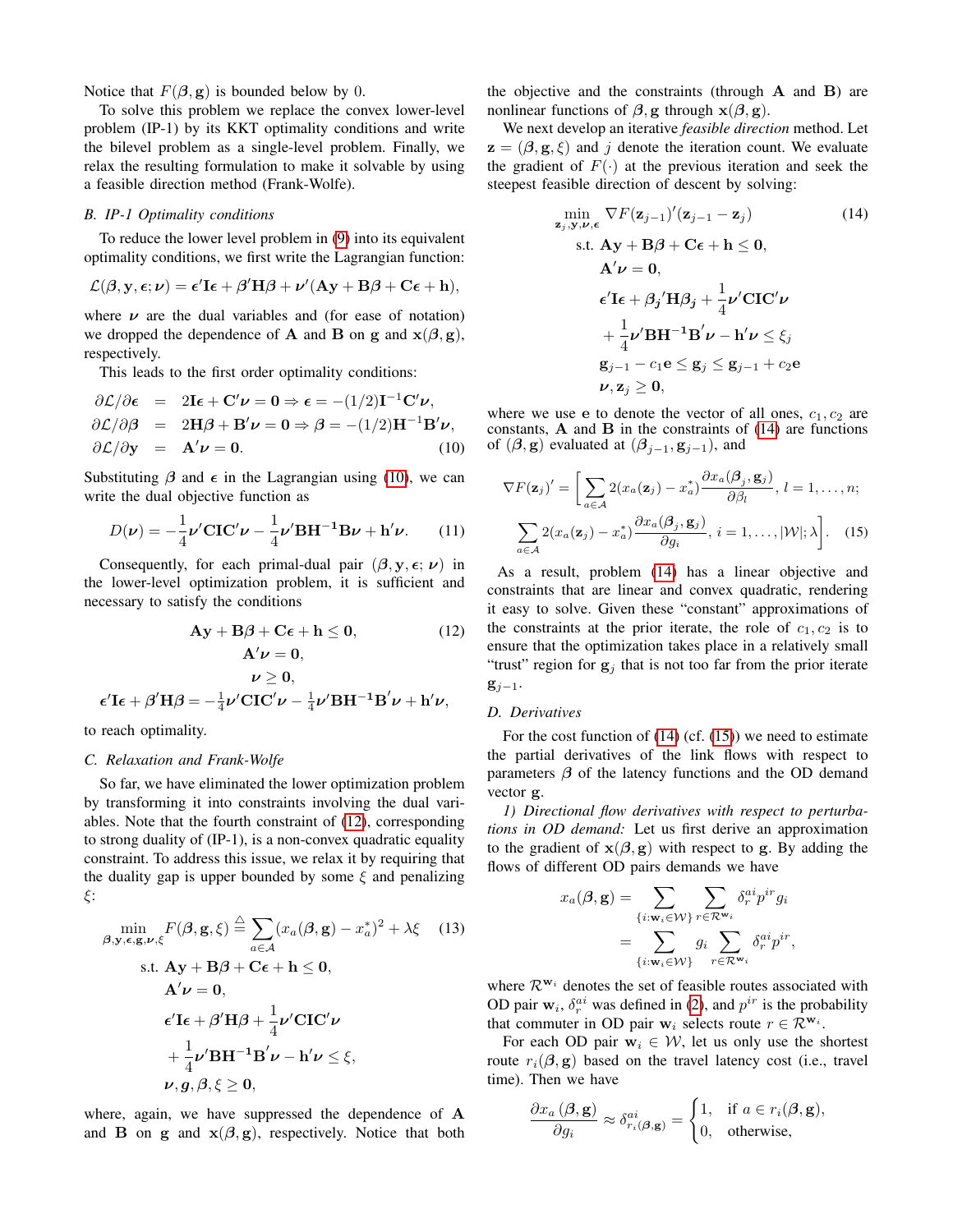where  $a \in r_i(\beta, \mathbf{g})$  indicates that route  $r_i(\beta, \mathbf{g})$  uses link a. Note also that we have assumed existence of the partial derivatives; if not, one can replace them with subgradients. Such partial derivatives typically do not have an exact analytical expression and we in turn use this approximation technique; a comprehensive discussion on this approximation can be found in [17].

Similar to [9], [10], the reasons we consider only the shortest routes for the purpose of calculating these gradients include: (1) GPS navigation is widely-used by vehicle drivers so they tend to always select the fastest routes between their OD pairs. (2) Considering the fastest routes only significantly simplifies the calculation of the routechoice probabilities. (3) Extensive numerical experiments show that such an approximation of the gradients performs satisfactorily well.

*2) Directional flow derivatives with respect to parameters of the latency function:* To the best of our knowledge there are two main approaches [18], [17] to calculate directional derivatives of the cost function with respect to a perturbation  $ρ$  on the cost coefficients  $β$ . In [18] the sensitivity analysis is made with respect to the routes and requires solving a linear system that in some cases may be difficult when dealing with large-scale networks as pointed out in [19]. To overcome this issue, [19] proposes a QP formulation to calculate such derivatives. To find a solution to this QP, [19] solves a similar problem to TAP. Therefore, although we are able to use any of these methods to calculate  $\partial x_a(\boldsymbol{\beta}_j, \mathbf{g}_j) / \partial \beta_l$  we prefer to use a finite-difference approximation. This is because: (1) the complexity of solving the TAP is similar to that of the QP proposed by [19], and (2) the MSA algorithm is an efficient algorithm that allows us to include all routes connecting an OD pair  $w_i$  in its route set  $\mathcal{R}^{w_i}$ . Using TAP<sub>a</sub>( $\cdot$ ) to denote the outcome of MSA for link a, for some small enough  $\rho$ we compute

$$
\frac{\partial x_a(\boldsymbol{\beta}_j,\mathbf{g}_j)}{\partial \beta_l}\approx \frac{\text{TAP}_a(\boldsymbol{\beta}_j+\rho\mathbf{e}_l,\mathbf{g}_j)-\text{TAP}_a(\boldsymbol{\beta}_j,\mathbf{g}_j)}{\rho},
$$

where  $e_l$  is the *l*th unit vector.

## IV. NUMERICAL EXAMPLE



Fig. 1. Braess' network; we consider one OD pair from node 1 to node 2.

We perform a numerical experiment to test our method. To do so, we generate *ground truth* data by choosing specific OD demands and cost functions. Then, we solve the TAP to obtain data flows x ∗ . Once we have the *ground truth* information, we initialize our method with a feasible  $f(\cdot)$ and  $g_0$ . We aim to adjust these initial OD demands and cost functions such that the resulting link flows  $\mathbf{x}(\beta, \mathbf{g})$  are close to the *ground truth* flows x ∗ .

As an example we use the Braess network (Fig. 1). In this network, we generate *ground truth* by considering a single OD pair which transports 4, 000 vehicles from node 1 to 2. Furthermore, we consider the cost function to be  $f(x) = 1 + x$ . The resulting flows when solving the TAP for this example are: (2080, 2080, 0, 1920, 1920) for links  $(1, 2, 3, 4, 5)$  respectively.

Then, for solving the bilevel problem, we set an initial demand  $g_0$  to be 5, 500 vehicles, and initial cost function equal to BPR i.e.  $f(x) = 1 + 0.15x^4$ , i.e.,  $\mathcal{B}_0 = (1, 0, 0, 0, 0.15, 0)$ . Then, we implement our model using  $c = 30$ ,  $\lambda = 10^3$ ,  $c1 = c2 = 5$ ,  $\rho = 0.5$  and n (polynomial degree) equal to 5. Notice that these parameters can be selected using crossvalidation.

By running experiments, we observe that the objective function of the bilevel problem (cf. (9)) converges to zero (see Fig. 2). However, we also noticed that is quite sensitive to the parameters used, in particular, we have to be careful when selecting (c1, c2) and  $\lambda$  because these may cause unboundness by violating the (IP-1) constraint set and the bilevel primal-dual gap respectively. Moreover, note that the selection of  $(c1, c2)$  has a direct impact on the algorithm's convergence rate.

When solving the problem we obtain the estimated OD demand, cost function and link flows as: 4, 035 (Fig. 4);  $f(x) = 1 + 1.45x$  (Fig. 3); and  $x =$ (2079.5, 2079.5, 0, 1950.5, 1950.5), respectively. This is a very good estimate of the ground truth. Even though the latency function is not exactly the same, it is returning similar flows. This happens because commuters respond equally to  $f(x) = 1 + x$  and to  $f(x) = 1 + 1.45x$  for this particular network and conditions. We would expect the difference between cost function estimation to decrease as we add more data samples to the joint problem.

#### V. CONCLUSION

In this work, we were able to solve the joint problem of estimating OD demands and cost functions in a transportation network. We approached the problem by rewriting (9) with the lower-level KKT conditions (13). Then, we solved the problem using an iterative approach (14). To be able to accomplish this, we relaxed some constraints by allowing a small gap to exist between the primal-dual costs. Additionally, we took care of the non-convexity of the constraints by using the previous iteration solution and bounding these variables.

Finally, we tested our algorithm using the Braess network and concluded that our proposed method works well in terms of reducing the objective function of the bilevel formulation (9). We performed this task by adjusting both, the OD demand and the cost functions. It is important to keep in mind